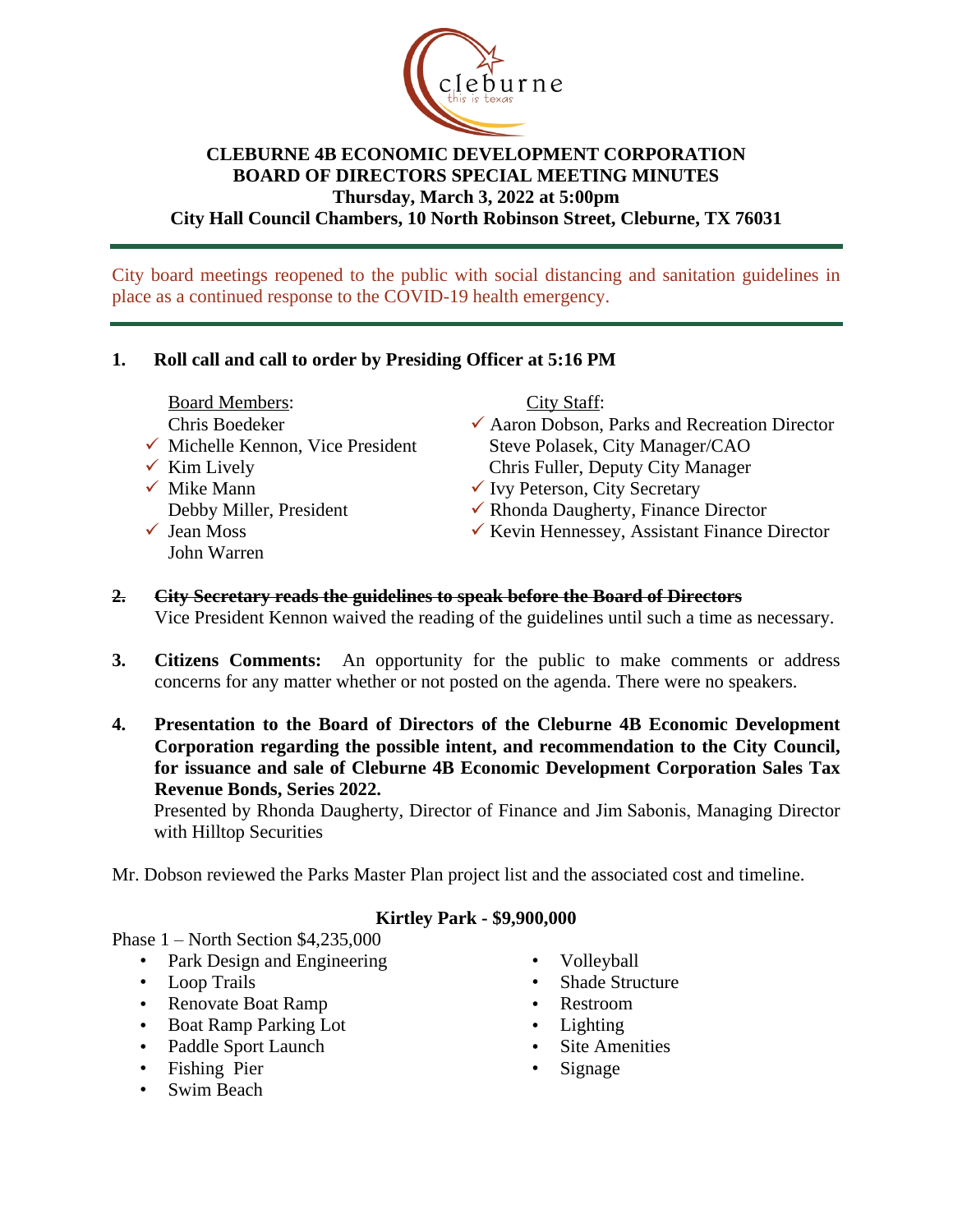Phase 2 – South Section \$5,665,000

- Loop Trails
- Amphitheater
- Boardwalk
- Playground
- Splash Pad
- Fishing Pier
- Parking Lots
- Street Parking
- Concession Area
- Native Vegetation
- Irrigation and Sod
- Shade Structure
- Restrooms
- Lighting

•

- **Site Amenities**
- Signage

### **Byron "Buddy" Stewart Park - \$3,960,000**

Phase 1 – East Section \$2,530,000

- Design and Engineering
- Dog Park
- Trail Bridge
- Lighting
- Parking Lot
- Native Vegetation
- Restroom
- Site Amenities
- Signage

# Phase 2 – West Section \$1,430,000

- Disc Golf Course
- Nature Trails
- Fishing Piers
- Viewing Stations
- Paddle Sports Launch
- Restroom
- Signage

## **Skate Park and Amenities at Hulen Park - \$1,375,000**

- Skate Park (Host Focus Group Meeting(s) for Design Input)
- Sidewalk / Trail
- Pedestrian Bridge
- Landscaping and Irrigation
- Restroom Replacement/Renovation
- Site Amenities
- Signage

### John P. Bradshaw Park, Robbins St

• Renovate Basketball Court

- Sidewalk
- Site Amenities
- Signage

### **Neighborhood Parks - \$825,000**

Westhill Park, Crestview Dr/Park East Dr

- <sup>1</sup>/<sub>4</sub> Mile Concrete Trail
- Shade Structure or Pavilion
- Site Amenities
- Signage

### Winchester Park, Hyde Park Blvd

- Playground
- Shade Structures
- Sidewalk
- Site Amenities
- Signage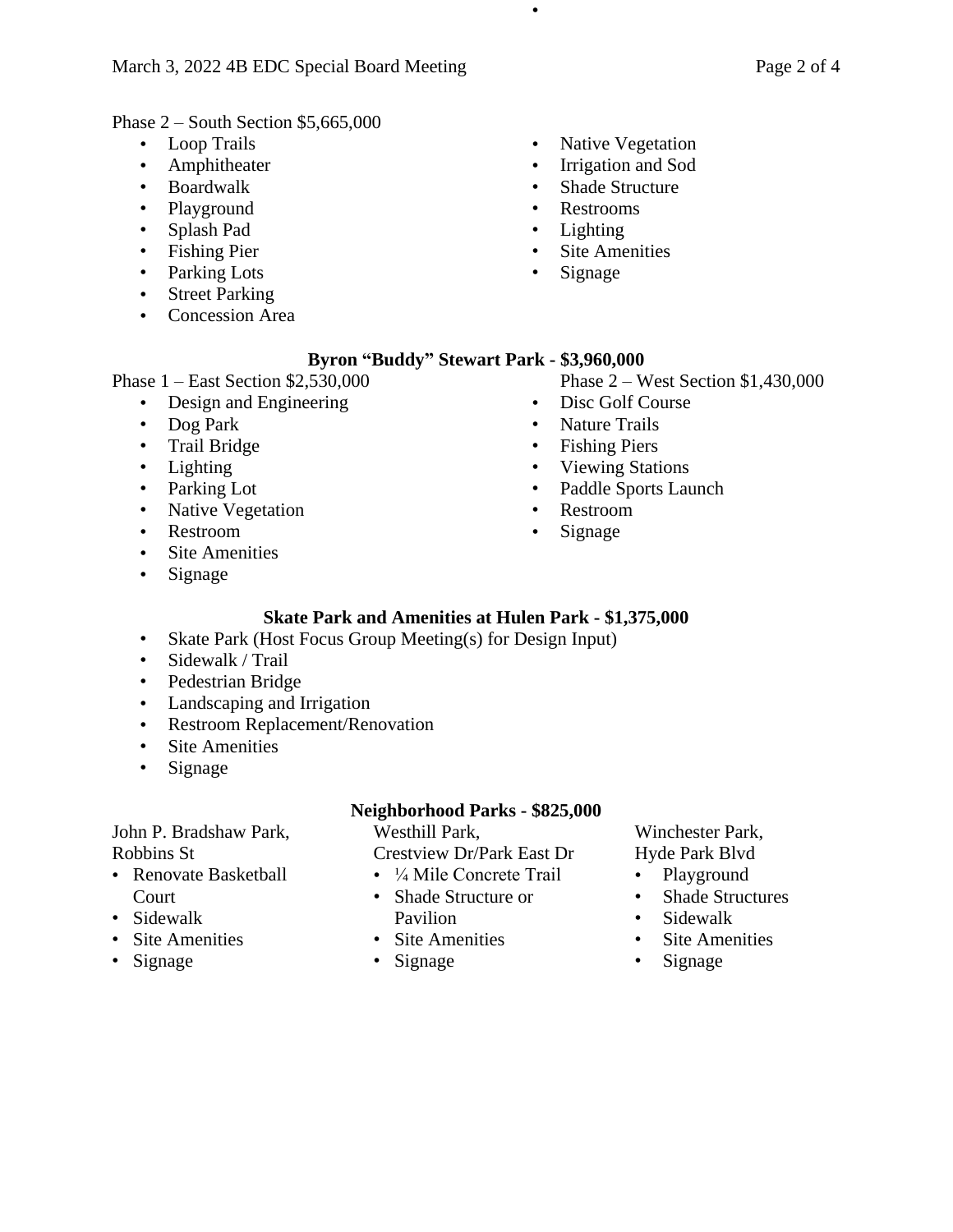| <b>Project</b>                          | <b>Estimated Project Cost</b>              | <b>Estimated Development</b>                | <b>Estimated Opening</b> |
|-----------------------------------------|--------------------------------------------|---------------------------------------------|--------------------------|
| Neighborhood Parks                      | \$825,000                                  | 3 months design<br>1 year construction      | Summer / Fall 2023       |
| Skate Park & Amenities at<br>Hulen Park | \$1,375,000                                | 6 months design<br>1 year construction      | Late Fall / Winter 2023  |
| Kirtley Park - North Section            | \$4,235,000<br>Park Design and Engineering | 1 year design<br>$1 - 2$ years construction | Spring / Summer 2025     |
| <b>Total Estimated Project Cost</b>     |                                            | \$6,435,000                                 |                          |

#### **Phase 1: 2022 Proposed Projects**

#### **Phase 2: 2024 Proposed Projects**

| <b>Project</b>                       | <b>Estimated Project Cost</b> | <b>Estimated Development</b>                | <b>Estimated Opening</b> |
|--------------------------------------|-------------------------------|---------------------------------------------|--------------------------|
| Kirtley Park - South Section         | \$5,665,000                   | $1 - 2$ years construction                  | Spring / Summer 2026     |
| Buddy Stewart Park - East<br>Section | \$2,530,000                   | 1 year design<br>$1 - 2$ years construction | Summer / Fall 2027       |
| Buddy Stewart Park - West<br>Section | \$1,430,000                   | $1 - 2$ years construction                  | Summer / Fall 2029       |
| <b>Total Estimated Project Cost</b>  |                               | \$9,625,000                                 |                          |

Included in the estimated funding projections are contingencies, design and engineering.

Jim Sabonis, Managing Director for Hilltop Securities gave a presentation on funding opportunities as well as additional financial information regarding the sales tax bond sale:

- a. Financing the Phase 1 Cleburne 4B Sales Tax Corporation's Capital Improvement Program
- b. Plan of Action
	- Issuance: Approx. \$9,435,000 Sales Tax Revenue Refunding Bonds, Series 2022
	- Method of Sale: Open Market Rated Transaction
	- Rating: Current rating of "A" by Standard & Poor's / "AA" Insured rating if economically beneficial
	- Amortization: 25 years
	- Structure: New debt service structured around the Corporation's existing debt to minimize budgetary impact
- c. Timing and Process
	- March 3, 2022: Plan of Finance Presentation and Direction from 4B Board to proceed
	- May 24, 2022: Bond Issue Pricing and Board Approval
	- June 23, 2022: Bond Closing and Delivery of Funds to Escrow Agent
- d. Preliminary use of funds, source of funds, and bond statistics
- e. Historical sales tax collections
- f. Proposed schedule of events
- g. Preliminary cash flows
- h. Market commentary
- i. Weekly benchmark interest rates